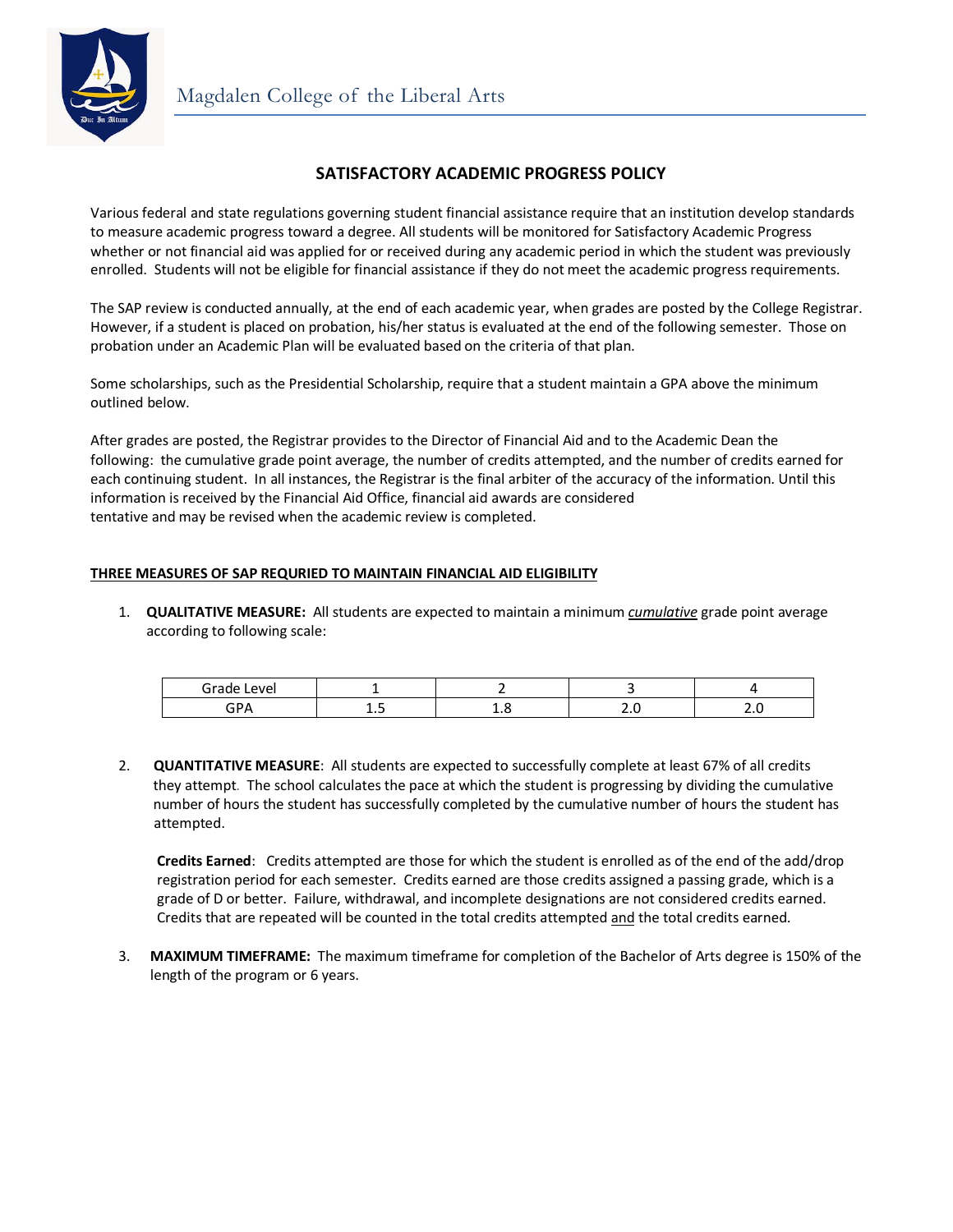## **SAP REVIEW**

Satisfactory Academic Progress, necessary for awarding federal student aid, will be determined annually, using the academic record of the student for all terms entered on the student's transcript. All three standards of SAP will be reviewed to determine financial aid eligibility. A student who fails to meet any of the SAP measures listed above becomes ineligible for aid. At this point, the student must successfully appeal to be placed on probation and to continue to receive financial aid.

#### **DISMISSAL, APPEAL, AND PROBATION**

A student who has been dismissed for any of the reasons listed above will be notified in writing of that action by the Academic Dean. Since these notifications will typically be sent by email, it is the student's responsibility to check his or her college email account.

If extenuating circumstances exist which cause a student to fail to meet one of thestandards listed above, a written appeal may be submitted to the Academic Dean, who will present it to the SAP Appeal Committee. These circumstances may include, but are not limited to:

a. Medical condition or hospitalization of the student or immediate family member.

- b. Death of an immediate family member.
- c. Loss of housing due to natural disaster such as fire or flood.
- d. Special circumstances, which, according to the Dean, warrant a successful appeal.

The Appeal Form is available from Academic Dean. It must be submitted to the Dean within fifteen (15) days of notification of failure to meet the SAP standards. Incomplete appeals or those missing documentation are typically denied. If the appeal is approved, the student will be placed on probation for the next semester and continues to receive financial aid. The GPA for that student will be reviewed at the end of that semester. A student on probation who fails to achieve the SAP standard will be

dismissed without appeal.

#### **ACADEMIC PLAN AND CONTINUED ELIGIBILITY**

If it is determined that a student will require more than one semester to meet SAP, the student and the Academic Dean and/or Faculty Advisor must develop an academic plan that ensures that the student will be able to achieve SAP by a specific point in time. Without this plan, the student becomes ineligible for federal aid. A student who has been reinstated to eligibility under an academic plan and is making progress under that plan, is considered to be an eligible student and may continue to receive federal aid.

#### **INCOMPLETES, WITHDRAWALS, REPETITIONS, TRANSFER CREDITS, GRADE CHANGES:**

- Incomplete Course After the end of the add/drop period, will be counted as hours attempted and not earned.
- Withdrawal After the end of the add/drop period, will be counted toward number of credits attempted but not factored into the GPA.
- Repetition When a course is repeated, with the permission of the Academic Dean, the grade and credits of the first enrollment attempted/earned are replaced and recalculated with the new grade.
- Transfer of Credit Transfer students must have at least one semester at another institution of higher education and complete the admissions process at our college. The Academic Dean reviews all transfer transcripts, to determine whether previous courses correspond to courses offered at the College. Courses with a grade of less than C- will not be accepted for transfer; accepted courses will be counted as attempted and earned but not used toward the cumulative GPA.